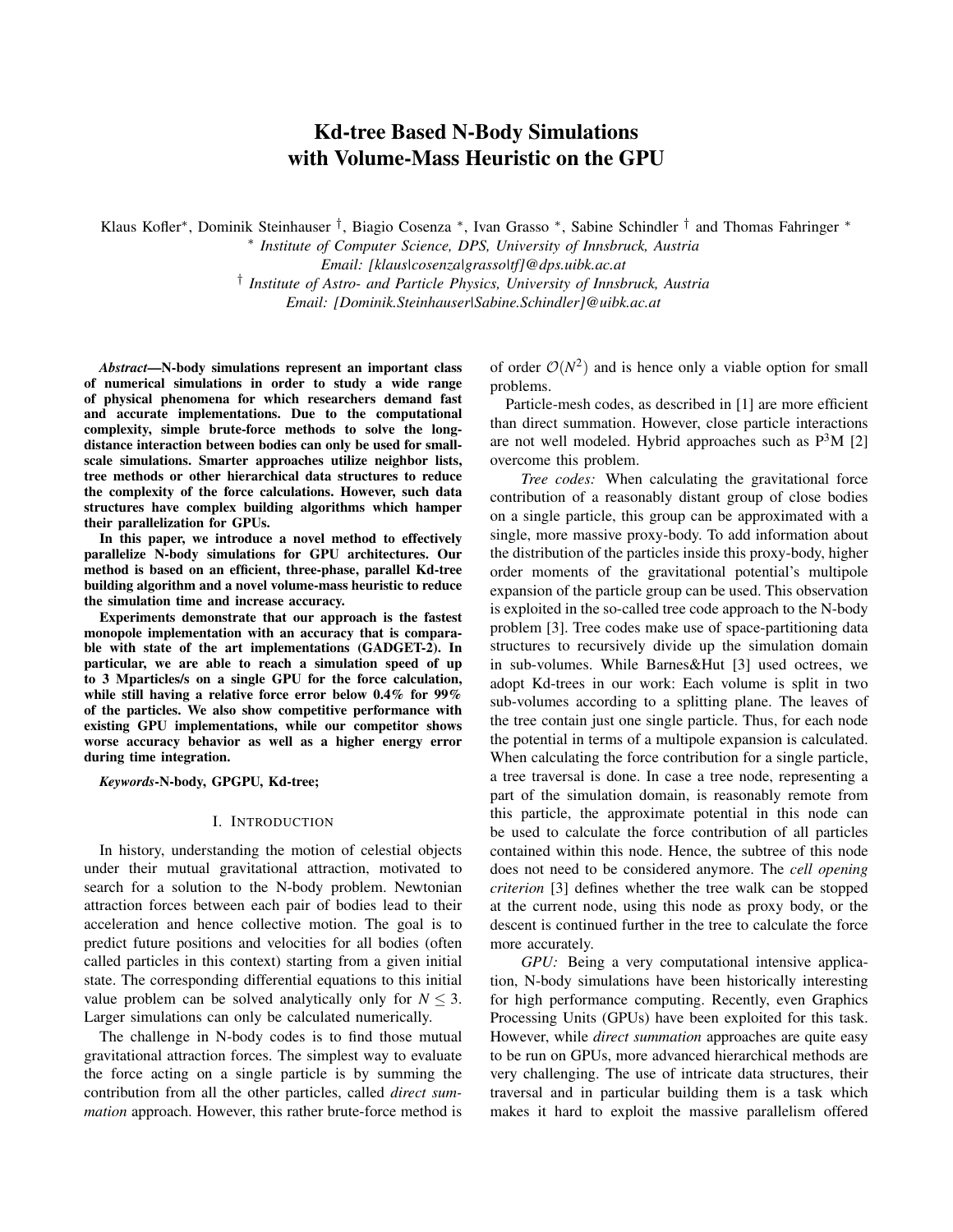by such hardware. Three factors are critical for N-body simulations based on hierarchical methods on GPUs: 1) to run the whole algorithm on the GPU in order to avoid expensive communication bottlenecks due to CPU calculation of intermediate steps; 2) a fast traversal algorithm for the hierarchical data structure; 3) a fast building algorithm for such a data structure.

*Accuracy:* For all hierarchical methods, the accuracy of simulations also plays an important role: clustering the particles aggressively may lead to impressive performance improvement, but the obtained results lack accuracy. Not just the traversal, but also the layout of the hierarchical data structure affects accuracy.

*Our contribution:* In this paper, we introduce a novel method to accurately and efficiently calculate the gravitational forces, the computationally most expensive part of N-body simulations, on the GPU. Our contributions are:

- a novel hierarchical method for calculating gravitational forces based on a Kd-tree on a GPU;
- a probabilistic approach based on volume-mass heuristic (VMH) to efficiently group particles in a Kd-tree and drastically improve the accuracy and efficiency of the Kd-tree traversal;
- a parallel and accurate approach to efficiently build the Kd-tree on the GPU: by using a three phase building algorithm, we maximize the thread utilization of the GPU during the building in both top- and bottom-part of the Kd-tree;

*Outline:* Our N-body method consists of three parts: the tree building, the tree traversal, and the time integration. A parallel implementation of the Kd-tree building algorithm for the GPU is presented in Section III. Section IV introduces our probabilistic approach called volume-mass heuristic (VMH). The tree traversal and the force calculation are discussed in Section V, the time integration in Section VI. Performance and accuracy are presented and discussed in Section VII. Section VIII concludes the paper.

#### II. PREVIOUS WORK

*N-body simulations:* Historically, many researchers from both computer science and astrophysics have developed N-body simulations on supercomputers. Warren and Salmon [4] designed one of the first parallel implementation of the Barnes&Hut algorithm. The authors of [5] propose a parallel implementation of an N-body code using a Kd-tree structure.

A very widespread code used in astrophysics, mainly for cosmological simulations and simulations on galaxy scales, is the treePM code GADGET [6], [7]. This code implements a combination of a particle-mesh and a Barnes&Hut tree code, massively parallelized for distributed memory machines using MPI.

Nyland et al. [8] implemented a *direct summation*, bruteforce technique. They improved their code by means of loop unrolling and by manually prefetching a certain number *p* of body descriptions on the GPU. Elsen et. al [9] created a similar solution using the BrookGPU programming language [10].

The Gravity Pipe (GRAPE) [11] designated a very efficient hardware implementation of Newtonian pair-wise force calculations between particles in a self-gravitating N-body system.

Instead of direct summation, smarter approaches to attack the N-body problem use hierarchical algorithms and three dimensional space partitioning strategies. Hamada et al. [12] implemented a parallel, hierarchical N-body simulation which efficiently calculates the  $O(N \log N)$  tree code and  $O(N)$  fast multipole method (FMM) on multiple GPUs. Hamada and Nitadori reached 190 TFlops [13] on DEGIMA, a cluster of 576 GPUs interconnected by InfiniBand, using their tree code.

The parallel cosmological simulator ChaNGa [14] is a hierarchical N-body gravity solver written in CHARM++, which has been run on the NCSA Lincoln GPU cluster.

2HOT [15] is a N-body simulation code based on a parallel hashed octree algorithm. It is designed to run efficiently on up to 256k processors with an efficiency of 0.86. 2HOT also includes a CUDA, as well as an OpenCL version for the gravitational interaction functions.

Bédorf et al. [16] implemented Bonsai<sup>1</sup>, a sparse octree gravitational N-body code that runs entirely on the GPU. In contrast to most other tree codes, Bonsai traverses the tree breadth-first to calculate the force acting on each particle.

*Probabilistic Heuristics for Hierarchy Building:* An approach to improve the traversal time of hierarchical data structures is to use a probabilistic heuristic while building it: the higher the probability of a node to be accessed, the higher it will be placed in the hierarchy. Similar heuristics have been largely used in the context of ray tracing, known as SAH (Surface Area Heuristics). Wald et al. [17] introduced an algorithm to build SAH-based Kd-trees in  $O(N \log N)$ . Other approaches using SAH have been used for BVH (bounding volume hierarchy) and other hierarchical approaches [18]. Zhou et al. [19], in particular, presented an algorithm for constructing Kd-trees on GPUs. They achieve real-time performance by exploiting the streaming architecture of modern GPUs at all stages of Kd-tree construction. They develop a special strategy for large nodes at upper tree levels to further exploit the fine-grained parallelism of GPUs. Our work applies a similar method to build a tree for N-body simulations.

# III. PARALLEL KD-TREE BUILDING

Our Kd-tree building algorithm is designed to perform well on modern GPUs. This means that it has to expose a large amount of parallel operations. To exploit the full

<sup>1</sup>Version 2, http://castle.strw.leidenuniv.nl/software/bonsai-gpu-treecode.html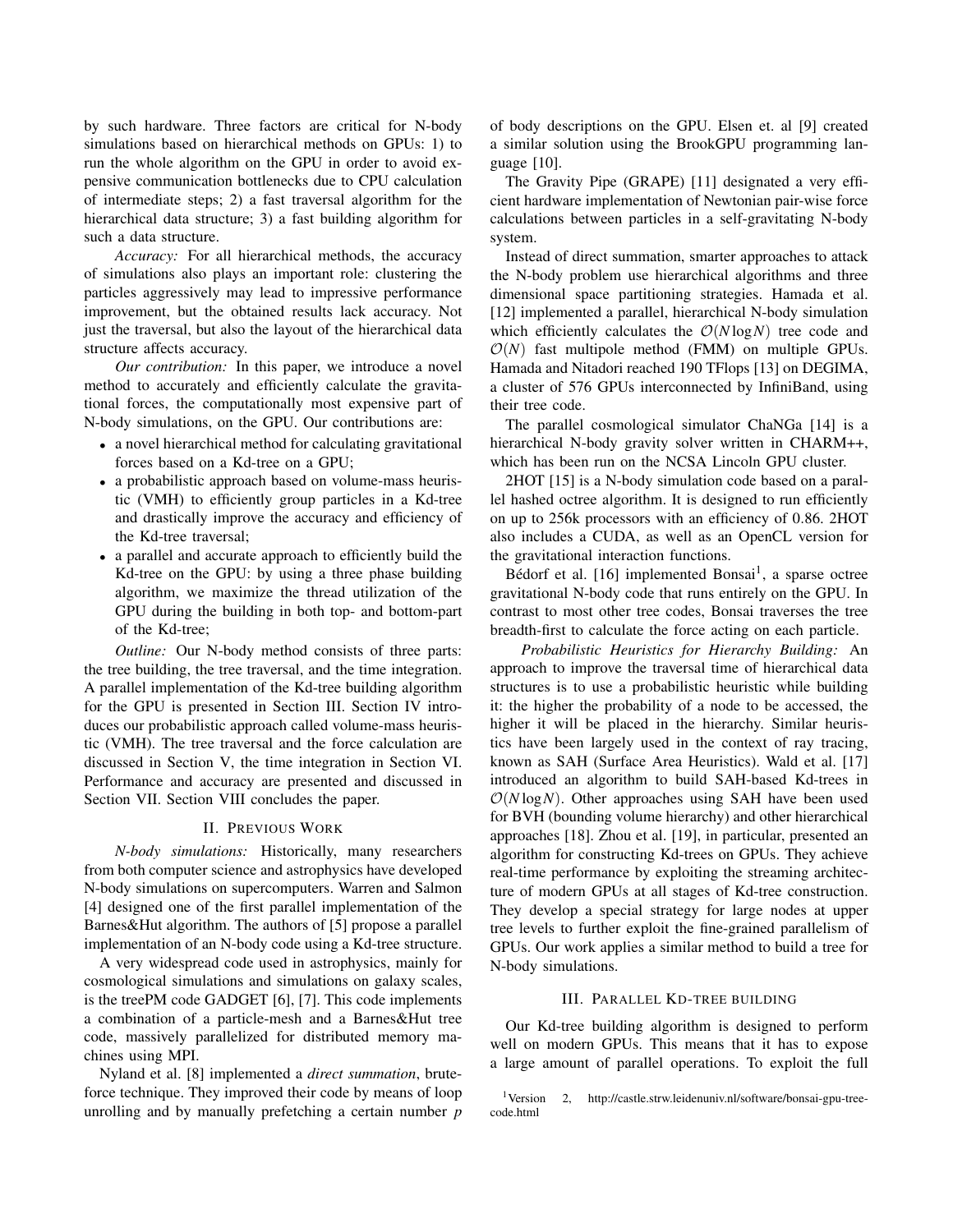potential of a modern GPU, several thousands of threads must run concurrently at the same time. The program was implemented in OpenCL. Our highly parallel implementation is inspired by the algorithm presented in [19] and consists of three phases:

- Large node phase
- Small node phase
- Kd-tree output phase

The large node phase takes place at the beginning of the tree construction, where only few nodes, containing many particles, exist. To increase the degree of parallelism, both, inter- and intra-node parallelism are exploited during this phase. In the small node phase, many nodes are handled at a time. Therefore, it is better to avoid the additional synchronization overhead introduced by the intra-node parallelism and rely on inter node parallelism only in this phase.

A pseudo code representation of our implementation is shown in Algorithm 1. It shows, that the implementation is split into four loops. The first loop represents the so called large node phase, the second the small node phase while the last two perform the up pass and the down pass to sort the tree nodes in depth first ordering. All iterations of these four main loops in our implementation have to be executed sequentially. Therefore, these loops cannot be used to exploit parallelism. However, as explained in the following paragraphs, there are several possibilities for parallelization inside those loops.

*Large node phase:* In the large node phase, all large nodes are split in two child nodes in the middle of their longest dimension. Their particles are distributed to the children depending on their position. This step is repeated until no more large nodes are left. A large node is defined as a node containing at least 256 particles. In this phase, the inter node parallelism is maximized, e.g. by reductions in local memory and parallel prefix scans which are both known to perform well on GPUs [20]. While the reductions in local memory are used to accelerate the bounding box calculation, parallel prefix scans are needed to calculate the position of particles in the particle array in parallel after a node is split. The application of the afore mentioned techniques introduces several global synchronizations due to data dependencies. However, the overhead introduced by additional synchronization is outweighed by the increase of parallelism. Furthermore, in this phase the node splitting decision is designed not to be affected by the number of particles inside the node in order to scale to bigger data-sets. Algorithm 2 depicts the large node phase implementation. It is composed of six parallel loops, each of which is implemented as a separate OpenCL kernel function.

Distributing the particles of a parent node to its two child nodes, is the most time consuming part of the large node phase, since it requires rearranging of the particles of the parent node. When building a Kd-tree, this can be done only after selecting the splitting point, since the particles have

| <b>Algorithm 1 Kd-tree construction.</b>                            |
|---------------------------------------------------------------------|
| function BUILDKDTREE(particles:list)                                |
| $p_{\text{modelist}} \leftarrow \text{new}$ list()                  |
| $\text{activelist} \leftarrow \text{new list}()$                    |
| $nextlist \leftarrow new list()$                                    |
| smalllist $\leftarrow$ new list()                                   |
| rootnode $\leftarrow$ new node(particles)                           |
| rootnode.offset $\leftarrow$ 0                                      |
| nodelist.add(rootnode)                                              |
| activelist.add(rootnode)                                            |
| while !activelist.empty $()$ do<br>$\triangleright$ large node step |
| PROCESSLARGENODES(nodelist, activelist, nextlist,                   |
| smalllist, particles)                                               |
| $\text{activelist} \leftarrow \text{nextlist}$                      |
| end while                                                           |
| $\text{activelist} \leftarrow \text{smalllist}$                     |
| while !activelist.empty() do<br>$\triangleright$ small node step    |
| PROCESSSMALLNODES(nodelist, activelist, nextlist, par-              |
| ticles)                                                             |
| $\text{activelist} \leftarrow \text{nextlist}$                      |
| end while                                                           |
| treeHeight $\leftarrow$ max level of all nodes in nodelist          |
| for level $\leftarrow$ tree Height to 0 do                          |
| UPPASS(nodelist, particles, level)                                  |
| end for                                                             |
| tree $\leftarrow$ new list()                                        |
| for level $\leftarrow$ 0 to tree Height do                          |
| DOWNPASS(nodelist, tree, level)                                     |
| end for                                                             |
| end function                                                        |

to be partitioned according to the splitting point along the splitting dimension. The particles don't have to be sorted, but all particles belonging to the left child have to be at the beginning of the parent's node particle sub-array, while all the particles belonging to the right child have to be moved to the end of that array. This can be done in linear time in each timestep. When executing our implementation on a CPU, one OpenCL thread is started for each active node which assigns the particles to the child nodes in a sequential loop. This approach works well for CPUs. However, it does not expose enough parallelism to reach a good performance on GPUs, since there are not many active nodes in this phase. Therefore, we use a parallel prefix scan to determine for each particle its index in the particle list of the left and right child, respectively. Using the result of the prefix scan, the particles can be inserted into the particle lists of the two child nodes in parallel.

*Small node phase:* When no more large nodes are left, the program enters the small node phase. In this phase we aim at reducing the synchronization overhead (it needs only one synchronization at the end of each iteration) by starting only one single thread per active node. Increasing the parallelism any further would not improve the performance, since the number of active nodes is very high in most iterations. In order to improve the quality of the tree, this phase uses a splitting strategy based on VMH as described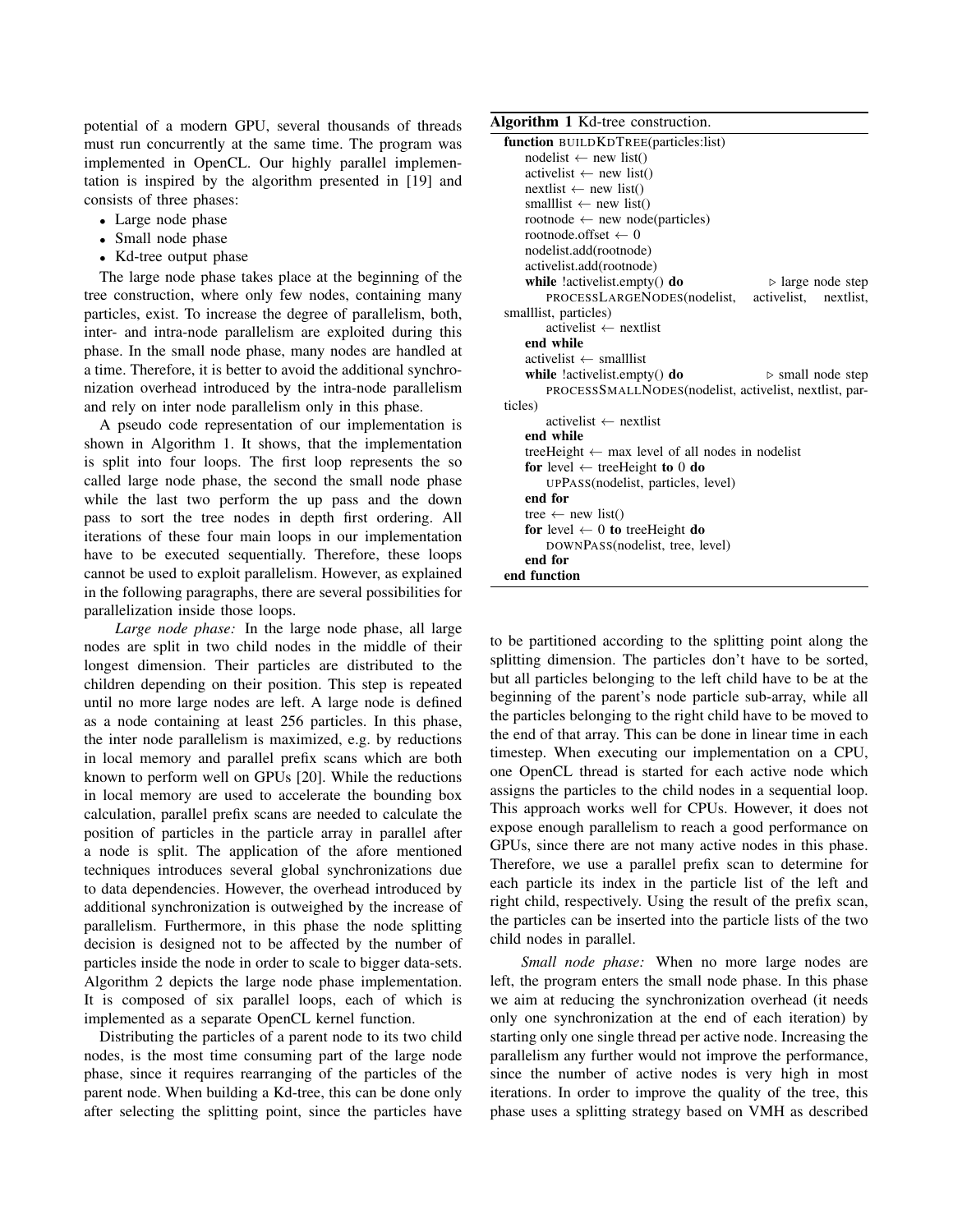Algorithm 2 Large Node Phase

| function PROCESSLARGENODES(nodelist:list, activelist:list,               |
|--------------------------------------------------------------------------|
| nextlist:list, smalllist:list, particles:list)                           |
| chunklist $\leftarrow$ new list()                                        |
| $\triangleright$ group particles to chunks                               |
| for all $n$ in activelist in parallel do                                 |
| Group all particles in $n$ into fix sized chunks and store               |
| them in chunklist                                                        |
| end for                                                                  |
| $\triangleright$ calculate per-chunk bounding box                        |
| for all $c$ in chunklist in parallel do                                  |
| Compute bounding box for each chunk $c$                                  |
| end for                                                                  |
| $\triangleright$ calculate per-node bounding box                         |
| for all $n$ in activelist in parallel do                                 |
| Compute bounding box for each node $n$ using the bound-                  |
| ing boxes of the chunks                                                  |
| end for                                                                  |
| $\triangleright$ split large nodes                                       |
| for all $n$ in activelist in parallel do                                 |
| set <i>n</i> .splittingPoint to the spatial median along the longest     |
| dimension                                                                |
| Split node $n$ at <i>n</i> .splitting Point                              |
| Store generated child nodes in nextlist                                  |
| end for                                                                  |
| nodelist.add(nextlist)<br>$\triangleright$ add all new nodes to nodelist |
| $\rhd$ sort particles to children                                        |
| for all $n$ in activelist in parallel do                                 |
| for all $p$ in <i>n</i> .particles do                                    |
| if $p.pop[splitDim] < n.splittingPoint$ then                             |
| $n$ .leftChild.particles.append $(p)$                                    |
| else                                                                     |
| $n$ .rightChild.particles.append $(p)$                                   |
| end if                                                                   |
| end for                                                                  |
| end for                                                                  |
| $\triangleright$ small node filtering                                    |
| for all $n$ in nextlist in parallel do                                   |
| <b>if</b> <i>n</i> is small node <b>then</b>                             |
| smalllist.add $(n)$                                                      |
| $nextlist$ .remove $(n)$                                                 |
| end if                                                                   |
| end for                                                                  |

in Section IV. In our environment, each particle inside a node introduces one splitting candidate (along the node's longest dimension). The VMH cost has to be evaluated on each splitting candidate, which makes this strategy infeasible for large nodes. After the split, the particles of the parent node are assigned to the two child nodes, depending on their position. Each node is split according to the candidate giving minimal VMH, until the leaf nodes, containing only one single particle, are reached. The implementation of this phase is shown in Algorithm 3. It is composed of one parallel loop which is mapped to an OpenCL kernel function. Due to the typically high number of active nodes during this phase, the splitting of nodes into chunks is not necessary. Starting one OpenCL thread for each active node is sufficient to keep all processing elements of a GPU busy.

end function

Algorithm 3 Small Node Phase

function PROCESSSMALLNODES(nodelist:list, activelist:list, nextlist:list, particles:list)  $\triangleright$  split small nodes for all *n* in activelist in parallel do  $\triangleright$  calculate VMH  $VMH \leftarrow \infty$ for all potential splitting points *sp* of node *n* do  $VMH_{sp} \leftarrow \text{CALCVMH}(n, sp)$ if  $VMH > VMH_{sp}$  then *VMH* ← *VMH*<sub>sp</sub>  $n$ *splittingPoint*  $\leftarrow$  *sp* end if end for Split node *n* at *n*.splittingPoint Store generated child nodes in nextlist<br>nodelist.add(nextlist)  $\triangleright$  add all new  $\rhd$  add all new nodes to nodelist  $\triangleright$  sort particles to child nodes for all *p* in *n*.particles do if  $p.pos[splitDim] < n.splittingPoint$  then *n*.leftChild.particles.append(*p*) else *n*.rightChild.particles.append(*p*) end if end for  $\triangleright$  Leaf node filtering for all *n* in nextlist do if *n*.particles.size  $= 1$  then nextlist.remove(*n*) end if end for end for end function

*Kd-tree output phase:* During the first two phases, new nodes are added to the nodelist in the same order as they are created, which means, they are not sorted. In order to enable a efficient tree walk, the nodes are ordered in a depth-first manner, which is done in the last phase of our tree construction. To sort the nodes of the Kdtree two passes have to be performed: First a bottom-up pass which calculates the center of mass and the mass of each node (which corresponds to the proxy-body in the node or the potential's monopole moment) as well as the size of the subtree underneath it. The size of the subtree is important in order to calculate the actual position of a node in the final tree. The implementation of this pass is described in Algorithm 4. The second pass is building the final tree top down. The root is written at the beginning of the array. For each node at position  $i$ , the left child will be written to position  $i+1$  and the right child to position  $i+1+size of (leftChild)$ . Sorting the nodes in that way, a linear traversal of the node array is equal to a depth-first traversal of the tree. A detailed description of this pass can be found in Algorithm 5.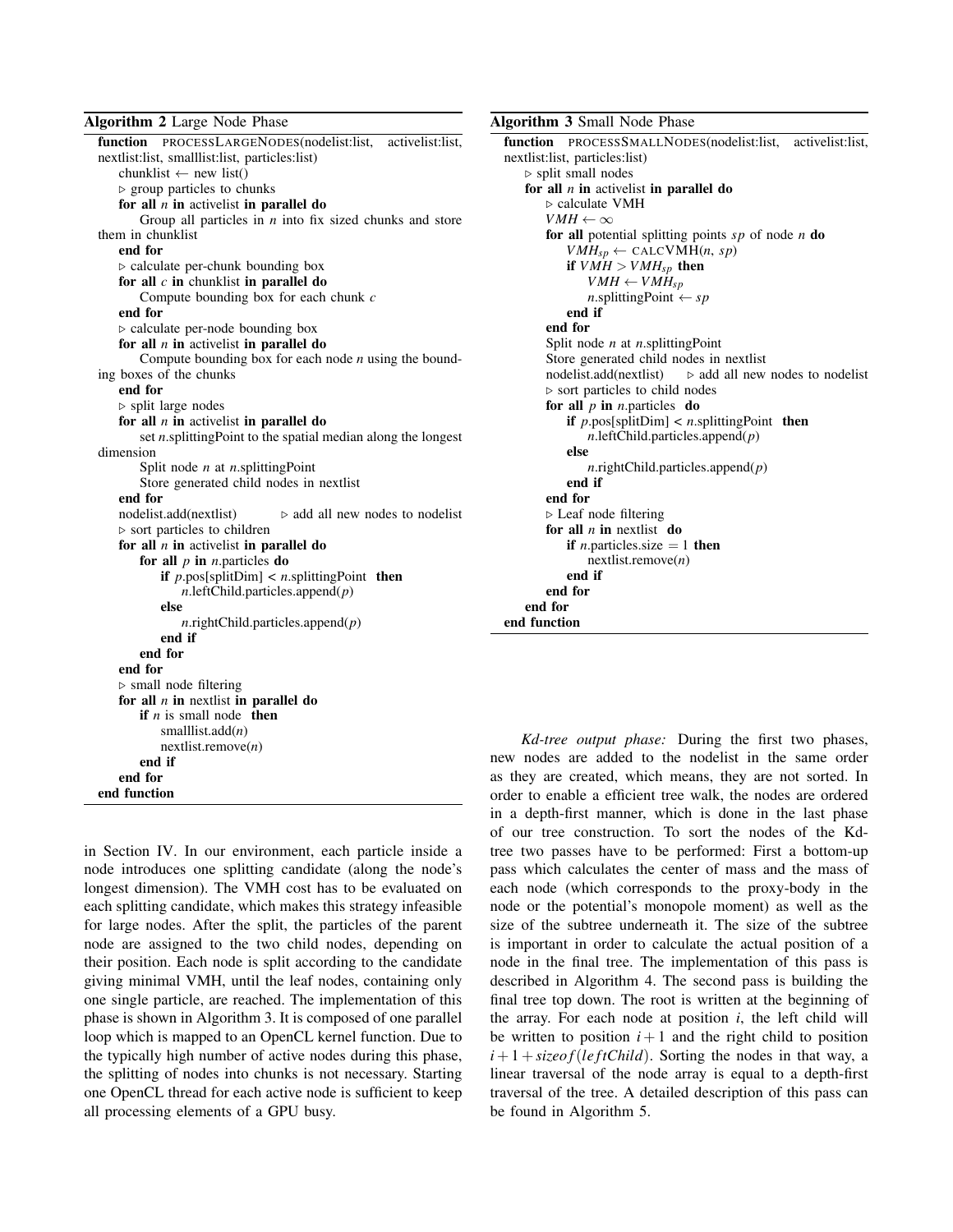Algorithm 4 Up pass

| function UPPASS(nodelist:list, particles:list, position:int)                                                                                                               |
|----------------------------------------------------------------------------------------------------------------------------------------------------------------------------|
| for all $n$ in nodelist at level position in parallel do                                                                                                                   |
| <b>if</b> $n$ is Leaf then                                                                                                                                                 |
| $n.size \leftarrow 1$                                                                                                                                                      |
| $n \text{.mass} \leftarrow n \text{.particles[0].mass}$                                                                                                                    |
| <i>n</i> .centerOfMass $\leftarrow$ <i>n</i> .particles[0].pos                                                                                                             |
| $n \to 0$                                                                                                                                                                  |
| else                                                                                                                                                                       |
| $n.size \leftarrow n.leftChild.size + n.rightChild.size + 1$                                                                                                               |
| $n \text{.mass} \leftarrow n \text{.leftChild} \text{.mass} + n \text{.rightChild} \text{.mass}$<br><i>n</i> .centerOfMass $\leftarrow$ ( <i>n</i> .leftChild.centerOfMass |
|                                                                                                                                                                            |
| $\cdot$ n.leftChild.mass + n.rightChild.centerOfMass                                                                                                                       |
| $\cdot$ <i>n</i> .rightChild.mass) / <i>n</i> .mass                                                                                                                        |
| $n.l \leftarrow$ maximum side length of <i>n</i> .boundingBox                                                                                                              |
| end if                                                                                                                                                                     |
| end for                                                                                                                                                                    |
| end function                                                                                                                                                               |

Algorithm 5 Down pass function DOWNPASS(nodelist:list, tree:list, position:int)

| <b>Tunction</b> DOWNPASS(houenst.fist, tree:fist, position:filt)                         |
|------------------------------------------------------------------------------------------|
| for all $n$ in nodelist at level position in parallel do                                 |
| <b>if</b> $ln$ is Leaf then                                                              |
| <i>n</i> .leftChild.offset $\leftarrow$ <i>n</i> .offset + 1                             |
| <i>n</i> .rightChild.offset $\leftarrow$ <i>n</i> .offset + 1 + <i>n</i> .leftChild.size |
| end if                                                                                   |
| tree[ <i>n</i> .offset] $\leftarrow$ <i>n</i>                                            |
| end for                                                                                  |
| end function                                                                             |
|                                                                                          |

## IV. VOLUME-MASS HEURISTIC (VMH)

When analyzing the requirements of an optimal Kd-tree for an N-body simulation, we determined that they are very similar to the requirements for ray-tracing. In both cases,it is not really important that the tree is balanced, but the average path length of the walks through the trees are minimized. However, there is a slight difference between those two applications. In ray-tracing each ray walks from the root to a leaf, deciding at each node *n* if it should advance to the left or the right child of *n*. Therefore, the SAH heuristic tries to even the probability of taking the left or right path at each node. In contrast to that, for the N-body simulation, the path of each particle is highly divergent, since it always advances to both children of a node, unless in the cases when no further descent is needed on that node (i.e. the cell opening criterion is not fulfilled). Therefore we want a tree where, on each node the probability to stop the decent at the left child is equal to the probability to stop it on the right child.

Due to this similarity of requirements on the tree, we used a variation of the SAH to determine the splitting point of the nodes in our tree (at least for the small nodes, see Section III). In our case, the heuristic is ported to 3D and the surface area is replaced by the mass of the corresponding node. This leads to the following equation:

$$
VMH(x) = V_l(x) \cdot M_l(x) + V_r(x) \cdot M_r(x)
$$

where  $V_l(x)$  and  $M_l(x)$  correspond to the volume and mass of the potential left child of the node, splitting the node at an axis aligned plane crossing the parent node at position *x* in the splitting dimension.  $V_r(x)$  and  $M_r(x)$  denote the volume and mass of the node's right child when split at position x. *VMH* $(x)$  is the volume-mass heuristic cost for the split position *x*. The cost is evaluated at numerous split position candidates for each node. The node is split at the candidate which minimizes the VMH cost.

# V. FORCE CALCULATION WITH KD-TREES

As described in the previous section, trees can be used to efficiently reduce the computational effort to solve the N-body problem numerically. In our implementation we are using a Kd-tree.

*Gravitational force calculation:* The main idea of tree algorithms is to reduce the computational cost of the force computation on a single particle by using a hierarchical multipole expansion. All particles in the simulation domain are hierarchically grouped into cells, the tree nodes for which the multipole expansion is calculated. For the force contribution of distant particles, a larger grouping of particles, namely a node in a higher level of the tree, can be used. Using the cell opening criterion, it can be decided whether a group of particles can be used or the tree needs to be traversed further. This approach allows to compute the force on a single particle with approximately log*N* interactions.

Unlike other implementations which are using quadrupole (e.g. Bonsai [16]) or even higher moments (e.g. Gasoline [21]), we follow the approach of GADGET-2 and only use monopole moments with the advantage that less memory is required, as just the total mass in a node and the centerof-mass coordinates need to be stored. Furthermore, the computational effort is lower while constructing the tree as higher moments do not need to be calculated and the monopole moments can be calculated conveniently during tree construction (see Section III). However, using monopole moments lowers the force accuracy. Still, the force accuracy can be controlled by the cell opening criterion e.g. by using a smaller cell opening angle. Depending obviously on the problem to be solved and on the implementation, opening more cells is still a small trade-off compared to computing higher order moments during tree construction.

*Cell opening criterion:* In our implementation, as we are using monopole moments for tree nodes, we apply the same strategy used in GADGET-2 [7], and use their *optimal* cell opening criterion. A cell (i.e. a node in the Kd-tree) is accepted if

$$
\frac{GM}{r^2}\left(\frac{l}{r}\right)^2\leq\alpha|\mathbf{a}|
$$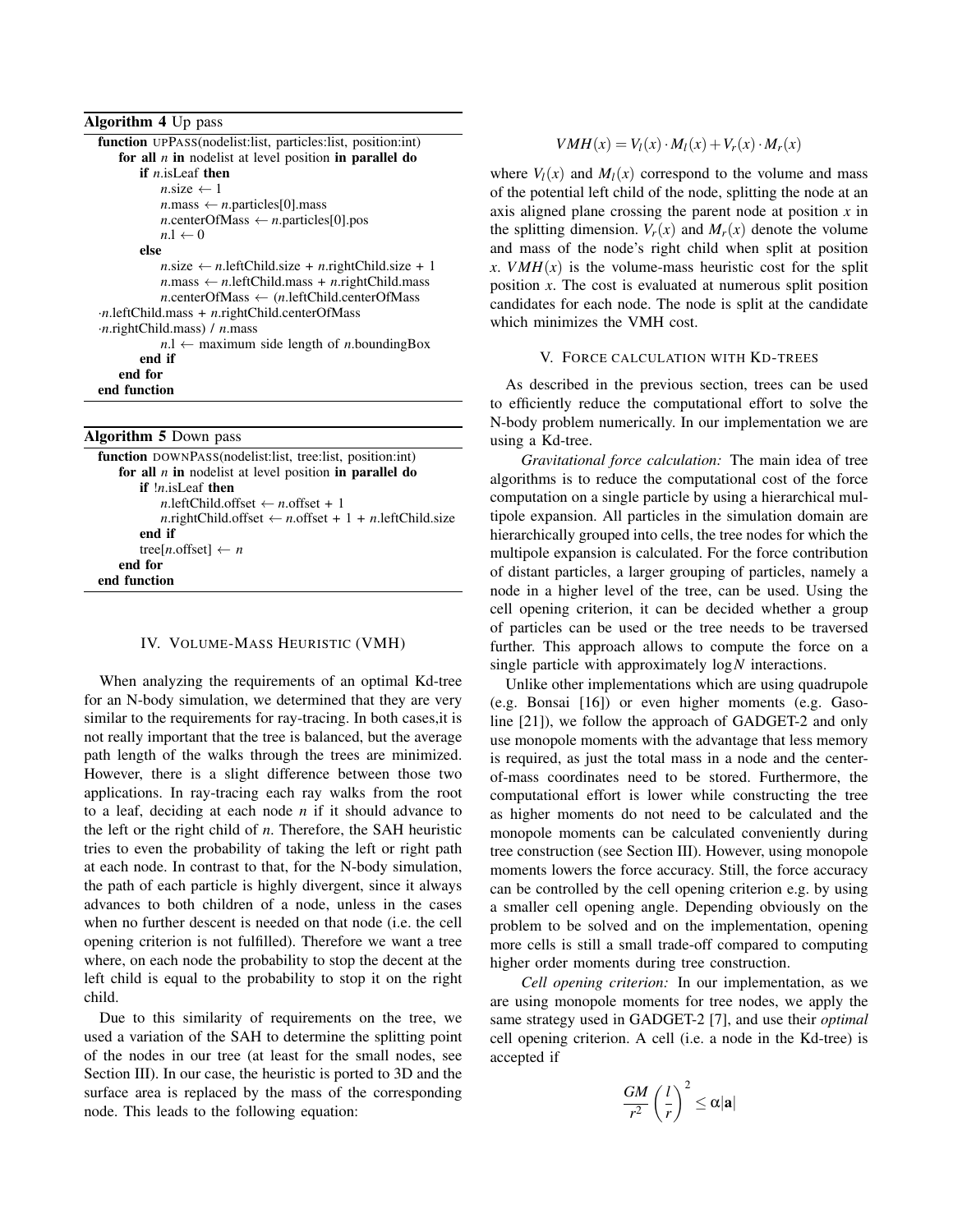evaluates to true, with *G* being the gravitational constant, *M* the total mass in the node, *r* the distance of the particle under consideration to the center-of-mass of the node, and *l* the largest side-length of the axis aligned bounding box around all nodes inside the corresponding node. Finally, a is the acceleration of the particle from the last timestep and α a *tolerance parameter*, used to control the force accuracy. However, in some cases this criterion is fulfilled also if the actual particle is located within a considered node which would lead to large force errors. To prevent against this, we additionally require the particle to lie sufficiently outside the bounding box of a node to be accepted. For more details we refer to [7].

# *A. Parallel force calculation using a Kd-tree*

After the tree has been built, the actual force on each particle can be calculated by walking through the tree in a depth first manner. For each particle an OpenCL thread is started, walking the tree beginning from the root. On each node, the cell opening criterion is evaluated. If it is fulfilled, the walk will advance to both child nodes of the current node. If not, the force acting on the particle is calculated, using the current node as a proxy for all particles within the node. The pseudocode for our tree walk is shown in Algorithm 6. Although the tree walk is highly divergent, it can be implemented as a single loop, due to the depth-first ordering of the nodes.

Algorithm 6 Force calculation for each particle using the previously constructed Kd-tree

| <b>function</b> TREEWALK(particles:list, tree:list)    |
|--------------------------------------------------------|
| for all $p$ in particles in parallel do                |
| <b>for</b> current Node $\leftarrow$ 0 to tree size do |
| $n \leftarrow tree[currentNode]$                       |
| if <i>n</i> .isLeaf or !OPENCELL $(p, n)$ then         |
| $p$ force $\leftarrow p$ force + CALCFORCE(p, n)       |
| $\triangleright$ skip entire subtree of current node   |
| $currentNode \leftarrow currentNode + n.size$          |
| else                                                   |
| $\triangleright$ continue depth-first walk             |
| $currentNode \leftarrow currentNode + 1$               |
| end if                                                 |
| end for                                                |
| end for                                                |
| end function                                           |

# VI. TIME INTEGRATION

To carry out full N-body simulations, we implement a time-centered leapfrog integration scheme (e.g. [3], [22]) with constant timesteps. Positions of the particles are advanced at full timesteps (drift) while new velocities are calculated at halfsteps (kick),

$$
\mathbf{x}_{i+1} = \mathbf{x}_i + \mathbf{v}_{i+\frac{1}{2}} \Delta t
$$

$$
\mathbf{v}_{i+\frac{1}{2}} = \mathbf{v}_{i-\frac{1}{2}} + \mathbf{a}_i \Delta t
$$

with  $x_i$  being the position and  $v_i$  the velocity of a particle at time *i* and  $\Delta t$  being the timestep. At each full timestep, the acceleration  $a_i$  is calculated using the Kd-tree implementation presented in the previous sections. Dynamic tree updates are used to prevent rebuilding the tree in each timestep: after calculating the new positions of the particles, the center of mass and bounding box of each tree node are updated. This update is performed by propagating the updated positions/bounding boxes bottom up the Kd-tree in a single pass. The tree is rebuilt when the computational cost (measured in numbers of interactions per particle) exceeds the initial value (when the tree was rebuilt the last time) by 20 %. Initially,  $v_{i-\frac{1}{2}}$  is calculated by kicking the system of particles by half a timestep.

Being of  $\mathcal{O}(n)$ , the time needed for the time integration is negligible with respect to the tree building and force calculation.

# VII. RESULTS AND EVALUATION

In this Section we evaluate the result of our implementation in comparison to the state of the art simulation codes in terms of accuracy and execution speed.

# *A. Accuracy*

Numerical issues in N-body simulations include force accuracy, time integration accuracy and dynamic range (mass resolution). We want to test our code with respect to the force accuracy provided by the approximation of the Kdtree, as well as the conservation of energy.

When evaluating the accuracy of the force calculation, the mean squared error is not an ideal metric, since bodies with a high accuracy can compensate high errors of other bodies. This does not reflect well the quality of the solution. Especially hierarchical methods using a data structure which is inappropriate for the problem are very accurate on some bodies while others show a high error. Therefore, the 99 percentile gives more information about the quality of the solution, since it gives an upper limit for the error on almost all individual particles.

We compare our results to the widely spread GADGET-2 code, also because we use the same monopole and cell opening criterion, and to Bonsai, the state of the art N-body code for GPUs.

For our tests we are using a particle distribution according to a Hernquist density profile [23], an analytical model to describe dark-matter halos, spherical galaxies and bulges. For accuracy evaluation, we use 250,000 particles with a total mass of  $1.14 \times 10^{12} M_{\odot}$ .

In collisionless systems (as the above cited applications of the Hernquist profile are), approximate calculations of the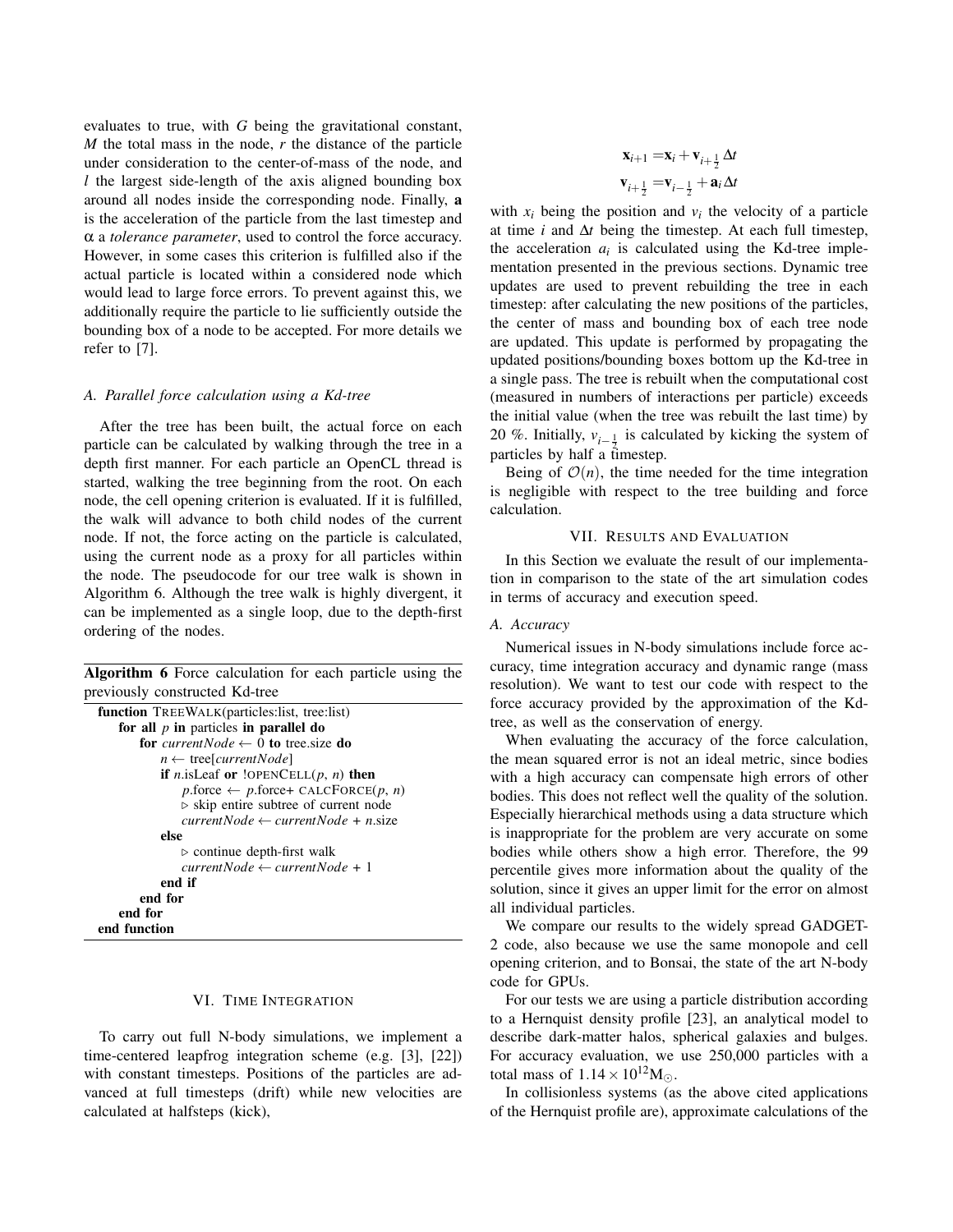force are sufficient as long as the force errors are random and small enough. On the other hand, the gravitational field of *N* point masses can be calculated exactly by direct summation. GADGET-2 provides a convenient functionality to calculate the forces by direct summation  $(a_{\text{direct}})$  besides the calculation via its octree. We are using this output as a reference and calculate the relative force errors of all particles from our implementation (GPUKdTree), GADGET-2 and Bonsai according to

$$
\frac{\delta a}{a} = \frac{|\mathbf{a}_{\text{direct}} - \mathbf{a}_{\text{GPUKdTree}/\text{Bonsai}/\text{GADGET2}}|}{|\mathbf{a}_{\text{direct}}|}
$$

To allow accuracy comparison between the different codes, we set the softening to zero as our implementation and GADGET-2 are using a spline-kernel softening and Bonsai is using Plummer softening (see [24] for more details about gravitational softening in N-body codes).

We note that for the cell opening criterion of GADGET-2, the acceleration of each particle of the previous timestep is needed. As this information is not available for the first force calculation, GADGET-2 uses the standard Barnes&Hut opening criterion to calculate the force acting on the particles. However, this force is then just used for the optimal opening criterion and the forces used in the first timestep are recalculated. In our implementation, we start with zero acceleration for all particles which effectively opens all cells for all particles, leading to direct summation of all forces. These accelerations agree with the ones computed in GADGET-2 using direct summation, and are used in the cell opening criterion of the actual tree walk. In Figure 1 the fraction of particles with a relative force error larger than indicated by the curve are shown for different values of the tolerance parameter  $\alpha$ .



Figure 1. Relative force error for different values of  $\alpha =$ 0.0001,0.00025,0.0005,0.0025,0.001 in the cell opening criterion. The graph shows the fraction of particles having a relative force error larger than the indicated value.

As it is difficult to compare the two different cell opening

criteria and tree topologies, we investigate at which cost a certain accuracy is achieved. Bonsai uses a slightly modified Barnes&Hut criterion  $d > \frac{l}{\Theta} + \delta$  with  $\Theta$  being a parameter to control the accuracy. For details we refer to [16]. In Figure 2 we show the mean number of interactions per particle needed to get a smaller relative force error for 99% of the particles as indicated by the points value along the y-axis. For all tested parameters, GADGET-2 needs less interactions than Bonsai to reach a comparable 99 percentile, although Bonsai is calculating quadrupole moments in each interaction. Also GPUKdTree needs less interactions to achieve the same accuracy as Bonsai. For low accuracy settings, our approach is even more efficient than GADGET-2.



Figure 2. Mean number of interactions per particle needed to achieve a certain accuracy for 99% of the particles in the simulation domain. The different data points again correspond to runs with different accuracy parameters  $\alpha = 0.005, 0.0025, 0.001, 0.0005$  for GADGET-2,  $\alpha =$  $0.0025, 0.001, 0.0005, 0.00025, 0.0001$  for GPUKdTree as well as  $\Theta =$ 0.6,0.7,0.8,0.9,1.0 for Bonsai.

We also want to compare the accuracy of all three codes when calculating the same amount of interactions. We chose a value of 1000 interactions/particle for our test problem and adjusted the values for  $\alpha$  and  $\Theta$  accordingly. As can be seen in Figure 3, our implementation performs slightly better than GADGET-2. The results of Bonsai however, show a much higher scatter in relative force errors.

Finally, as another measure for the quality of our code, we observe and compare the energy conservation. In Figure 4 we plot the relative energy error

$$
\delta E = \frac{E_0 - E_t}{E_0}
$$

with  $E_0$  being the total energy (kinetic plus potential energy of the particle distribution) at the beginning of the simulation and  $E_t$  the total energy at simulation time  $t$ . For all three codes we chose the same configuration as for the accuracy comparison in Figure 3. For GPUKdTree and Bonsai we chose a fixed timestep of 0.003Myr. In GADGET-2 we set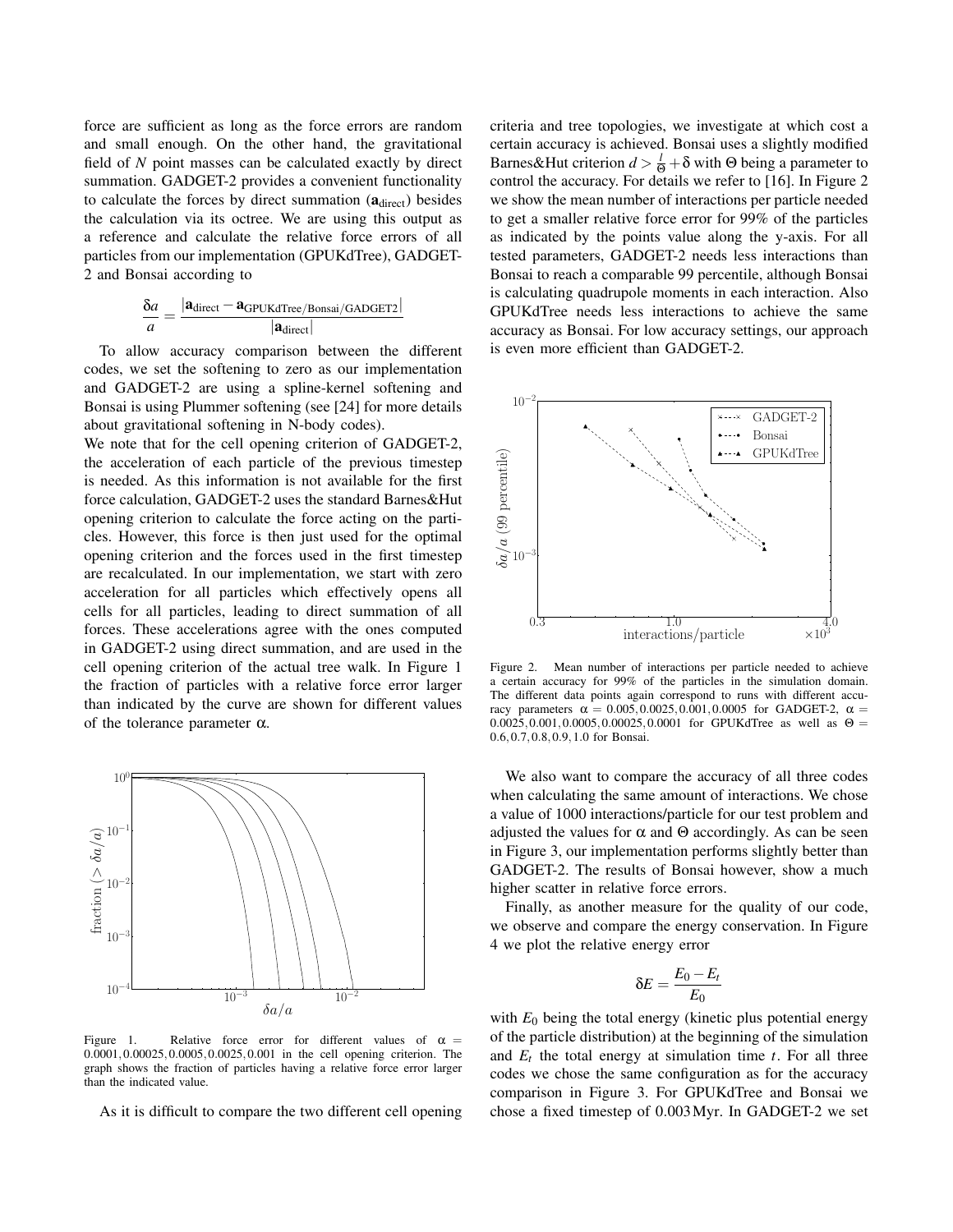

Figure 3. Relative force errors for the three different codes used. For each code α and Θ was chosen that the mean number of interactions per particle is 1000. The dotted line marks the error at the 99 percentile.

this value as the maximum allowed timestep in order to prevent the usage of the individual timestepping (differently sized timestep for each particle depending on the current acceleration acting on the particle) for a fair comparison between all codes. The results show that our GPUKdTree implementation provides a small energy error throughout the whole simulation, comparable to GADGET-2. Bonsai however shows a somewhat higher but at the same time also more constant error. Both, GPUKdTree and GADGET-2 show more scatter in the error with some spikes in the distribution having a higher maximum error than Bonsai.



Figure 4. The relative energy error  $\delta E = \frac{E_0 - E_t}{E_0}$  throughout the simulation is shown.

#### *B. Performance*

We evaluate the performance of our implementation on various CPUs and GPUs from different vendors. Our OpenCL implementation was designed to run on any device that supports OpenCL. For performance reasons we use a dedicated algorithm to sort bodies during the large node phase for GPUs and CPUs. NVIDIA GPUs could not run our OpenCL code correctly, giving wrong results without any error message. However, since we used LibWater [25] to implement our program, it could easily be ported to CUDA without any changes in our code. The CUDA version works flawlessly on the NVIDIA GPUs.

To evaluate the performance, we are using datasets containing different number of particles, all using a Hernquist density profile as used in our accuracy experiments described in the previous paragraph. The dataset containing two million particles could not be run on the AMD Radeon HD5870 due to its limitation of the maximal buffer size. We also compare the performance of our implementation with the one achieved with GADGET-2 [7] and Bonsai [16]. GADGET-2 contains no implementation for GPUs and can only be executed on CPUs. For our experiments we use the same dual socket Intel Xeon X5650 system with a total of twelve cores that we used to evaluate the performance of our implementation on CPUs. Bonsai is implemented in CUDA and is therefore limited to NVIDIA GPUs. Furthermore, the version of Bonsai which is available online did not work on our Tesla k20c GPU. On this hardware, the program crashed due to a CUDA driver error. Hence, we could evaluate Bonsai's performance only on a NVIDIA GeForce GTX480.

For a fair comparison, we set the accuracy parameters for each implementation to achieve an error below 0.4% for 99% of the particles. This results in an  $\alpha$  of 0.001 and 0.0025 for GPUKdTree and GADGET-2, respectively. For Bonsai, Θ is set to 1.0.

*Tree building:* Table I shows the time needed for tree building on different hardware with different data sizes. The numbers show, that our tree building algorithm fits the GPU architecture quite well. All GPUs show a speedup between 3.3 and 10.4 over the tested CPU. It is noteworthy, that the NVIDIA GPUs are more effective for smaller datasets, while the AMD GPUs scale better with the problem size. The relative bad performance of the AMD GPUs on small problem sizes is related to the very high number of kernels that have to be called during the tree building (see Section III) in correlation with their high kernel invocation overhead [26]. The simulation with 2 million particles could not be run on the AMD Radeon HD5870 due to its restriction to the maximum size of a single data structure. It is interesting to note, that the NVIDIA GeForce GTX480 shows almost the same performance as the much newer NVIDIA Tesla k20c, although the latter one has a much higher peak performance (1.3 vs. 3.5 TFLOPs).

The times given for GADGET-2 and Bonsai include the sorting of the particles and the building of the actual tree, since they can construct the tree only on pre-sorted particles. Building the octree used in both GADGET-2 and Bonsai is much faster than building the Kd-tree used in our approach.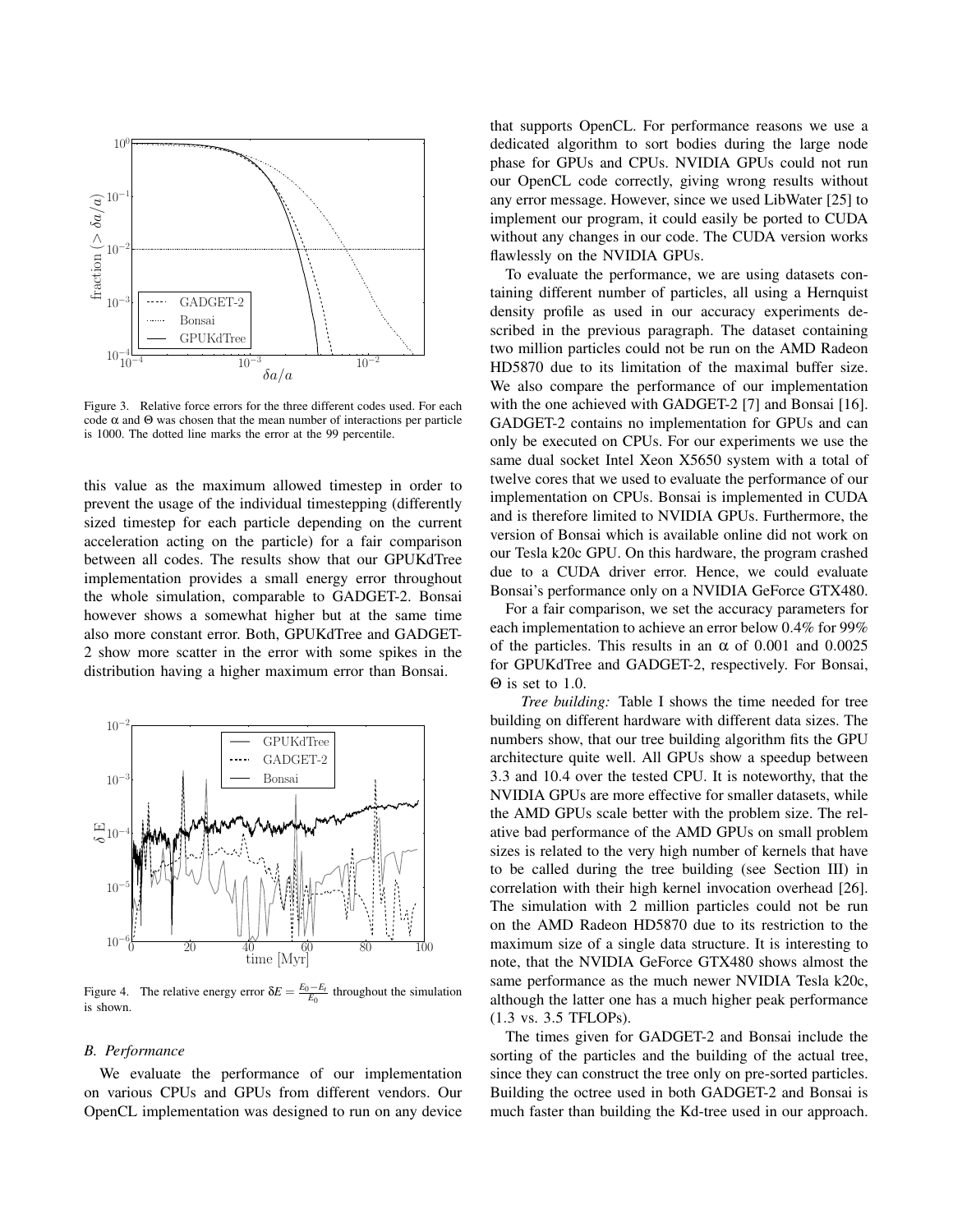N. Particles 250k 500k 1M 2M Xeon X5650 881 1795 3640 7278 GeForce GTX480 | 158 | 290 | 595 | 1202 Tesla k20c 167 | 293 | 586 | 1195 Radeon HD5870 | 262 | 381 | 675 Radeon HD7950 | 152 | 219 | 380 | 698 GADGET-2  $(X5650)$  | 50 | 90 | 180 | 370 Bonsai (GTX480) | 24 | 43 | 83 | 167

Table I TREE BUILDING TIMES IN MS

The main reason for this is the rearranging of the particles. To build an octree, the domain is decomposed using a Peano-Hilbert curve [6]. At the beginning of the tree building, the particles are sorted according to this domain composition. By doing so, the particles do not have to be rearranged during the rest of the tree building. When building a Kdtree, on the other hand, the particles have to be rearranged in each iteration of the tree building step, which takes a significant amount of time.

*Tree Walk:* As explained in Section V, the force on each particle is calculated by walking through the previously built tree. The performance for the tree walk is given in Table II. Also, the tree walk is faster on all tested GPUs than on the tested CPU. The speedup varies between 1.9 and 6.3 depending on the GPU and data size. The AMD GPUs are suited better for the tree walk than both NVIDIA GPUs. Even the old AMD Radeon HD5870 is able to outperform both NVIDIA GPUs. During the tree walk, the large kernel invocation overhead of the AMD GPUs plays a minor role, since the tree walk of all particles consists of only one single kernel call. Using a AMD Radeon HD7950, our implementation can reach a throughput of 3 Mparticles/s.

The measurements clearly show, that our implementation is much faster than GADGET-2, mainly due to the efficient use of the massively parallel GPU architecture. Also, using the same CPU, the tree walk of our implementation is approximately twice as fast as in GADGET-2. However, GADGET-2 lacks a shared-memory implementation and is handicapped by overhead due to the MPI library in these tests. Bonsai shows a very high performance in our test case. However, this high performance comes at the cost of worse error distribution, as shown in Figure 3, and worse energy conservation, as depicted in Figure 4.

# VIII. CONCLUSION

We have observed, that octrees for N-body simulations can be built very fast, on both GPUs and CPUs, when the particles are pre-sorted according to a Peano-Hilbert curve. Constructing a Kd-tree takes more time, mainly due to the rearranging of the particles in every timestep. By using GPUs, the Kd-tree construction can be accelerated up to 10

Table II FORCE CALCULATION USING A PREVIOUSLY CONSTRUCTED TREE TIMES IN MS

| N. Particles     | 250k | 500k | 1 M  | 2M   |
|------------------|------|------|------|------|
| Xeon $X5650$     | 456  | 966  | 1996 | 4145 |
| GeForce GTX480   | 236  | 476  | 934  | 1844 |
| Tesla k20c       | 204  | 405  | 801  | 1588 |
| Radeon HD5870    | 155  | 287  | 572  |      |
| Radeon HD7950    | 85   | 169  | 332  | 651  |
| GADGET-2 (X5650) | 909  | 1940 | 4160 | 8580 |
| Bonsai (GTX480)  | 40   | 81   | 163  | 325  |

fold over the execution time on CPUs. The tree building time of GPUKdTree scales linearly with the number of particles in the simulation.

Our implementation of the tree walk is noticeably faster than the one of GADGET-2, when using the same hardware. It also shows better scalability than GADGET-2 with increasing problem sizes. Even more, executing the treewalk of our implementation on GPUs gives another speedup of up to 6 times over the CPU. We achieve a throughput of up to 3 Mparticles/s which is the highest performance reached on an AMD GPU that we are aware of. However, Bonsai achieves an even higher performance using NVIDIA GPUs. This shows, that Bonsai's breadth-first tree walk fits the GPU architecture better than our implementation, performing a depth-first walk. However, Bonsai also shows a much higher scatter in relative force errors. That leads to a few particles with a quite high error.

Comparing the octree and Kd-tree structure in terms of accuracy, our observations show, that using a Kd-tree with a good heuristic (VMH), a moderate accuracy can be reached with very few interactions. Using a Kd-tree instead of an octree does not have a negative effect on the relative force error distribution, as our results show a slightly better behavior than the ones obtained with GADGET-2. The validity of GPUKdTree is also underlined by our energy conservation tests.

#### ACKNOWLEDGMENT

The authors would like to thank the anonymous reviewers for their valuable comments and suggestions to improve the quality of the paper. This work has been partially funded by Interreg4 and FWF as part of the EN-ACT project (P7030- 015-030) and doctoral school - Computational Interdisciplinary Modelling FWF DK-plus (W1227). The authors acknowledge the UniInfrastrukturprogramm of the BMWF Forschungsprojekt Konsortium Hochleistungsrechnen.

#### **REFERENCES**

[1] P. E. Kyziropoulos, C. K. Filelis-Papadopoulos, and G. A. Gravvanis, "N-body simulation based on the particle mesh